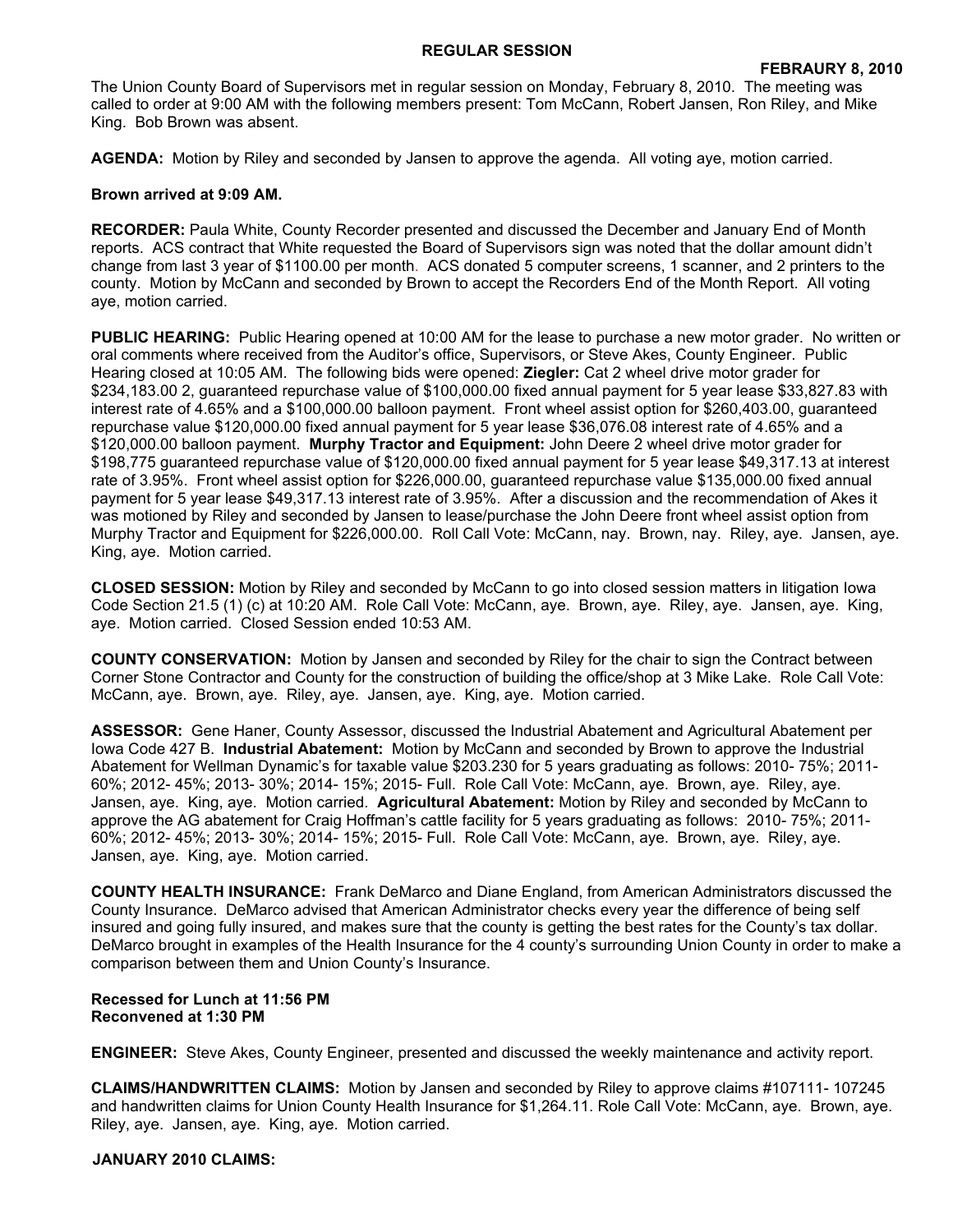| 0001 GENERAL BASIC FUND                   |                | <b>CROSSROADS MENTAL HLTH</b>           | 12,528.08          |
|-------------------------------------------|----------------|-----------------------------------------|--------------------|
| <b>ABEL</b>                               | 27.00          | <b>GOODWILL OF THE HEARTLAND</b>        | 284.84             |
| <b>ACS GOVERNMENT</b>                     | 1,100.00       | <b>INNOVATIVE INDUSTRIES</b>            | 2,219.58           |
| ADAMS COUNTY SHERIFF                      | 1,485.00       | JUNGMANN LAW OFFICE                     | 506.50             |
| AFTON STAR ENTERPRISE                     | 749.56         | MAHASKA COUNTY HOSPITAL                 | 1,377.50           |
| AKIN BUILDING CENTER                      | 546.16         | NISHNA PRODUCTIONS INC                  | 3,576.17           |
| <b>ALLIANT ENERGY</b>                     | 3,846.61       | PARTNERSHIP FOR PROGRESS                | 81.92              |
| <b>AMOS</b>                               | 10.00          | <b>RRACAP</b>                           | 693.46             |
| ANGEL FOOD MINISTRIES                     | 186.00         | <b>SIRF</b>                             | 860.00             |
| <b>ARAMARK</b>                            | 25.28          | SWANSON                                 | 119.26             |
| AREA XIV AGENCY ON AGING                  | 27,521.00      | <b>TAYLOR RIDGE ESTATES INC</b>         | 1,430.00           |
| <b>B M SALES</b>                          | 390.50         | 0010 MH-DD SERVICES FUND TTL:           | 58,640.57          |
| <b>BOB BARKER COMPANY INC</b>             | 176.53         |                                         |                    |
| <b>BRICK GENTRY P C</b>                   | 1,650.00       | 0011 RURAL SERVICES BASIC               |                    |
| <b>CARD SERVICES</b>                      | 1,898.68       | <b>GREATER REGIONAL MEDICAL CTR</b>     | 30.00              |
| CHAMBERLAIN                               | 15.00          | <b>BOECKMAN</b>                         | 410.10             |
| <b>CHAT MOBILITY</b>                      | 233.37         | <b>GREATER REGIONAL MEDICAL CTR</b>     | 5,455.41           |
| CHAT MOBILITY & RADIO SHACK               | 9.98           | <b>IOWA TELECOM</b>                     | 69.13              |
| CHILDREN AND FAMILIES OF IOWA             | 156.14         | <b>IOWA WEED COMMISSIONER'S ASSN</b>    | 115.00             |
| <b>CITY OF CRESTON</b>                    | 8,990.75       | SERVICE TECHS INC                       | 237.13             |
| <b>CLARKE COUNTY SHERIFF</b>              | 900.00         | 0011 RURAL SERVICES BASIC TTL:          | 6,316.77           |
| <b>COPY PLUS</b>                          | 62.99          |                                         |                    |
| <b>CRESTON FARM &amp; HOME SUPPLY INC</b> | 205.96         | 0020 SCNDRY RD FUND                     |                    |
| <b>CRESTON MEDICAL CLINIC PC</b>          | 870.00         | <b>AFTON STAR ENTERPRISE</b>            | 42.00              |
| <b>CRESTON MUNICIPAL UTILITIES</b>        | 330.78         | <b>AGRILAND FS INC</b>                  | 27,693.22          |
| <b>CRESTON PLAZA APARTMENTS</b>           | 350.00         | AKIN BUILDING CENTER                    | 171.31             |
| <b>CRESTON POLICE DEPT</b>                | 1,000.00       | <b>ALLIANT ENERGY</b>                   | 1,539.43           |
| <b>CRESTON PUBLISHING CO</b>              | 598.95         | <b>ARAMARK</b>                          | 612.76             |
| <b>CRESTON TIRE</b>                       | 252.97         | <b>BARKER IMPLEMENT</b>                 | 394.46             |
| <b>CULLIGAN</b>                           | 22.00          | CARQUEST OF CRESTON                     | 329.72             |
| DES MOINES STAMP MFG                      | 57.75          | CENTRAL SERVICE & SUPPLY INC            | 5,535.00           |
| <b>EVERGREEN CEMETERY</b>                 | 200.00         | CHARLIE BROWN AUTO PARTS                | 50.00              |
| FARMERS COOPERATIVE COMPANY               | 40.60          | <b>CITY OF CRESTON</b>                  | 1,584.20           |
| <b>FARMERS ELECTRIC COOP</b>              |                | 2,323.92 CRESTON FARM & HOME SUPPLY INC | 822.11             |
| <b>GE CONSUMER FINANCE</b>                |                | 44.45 CRESTON PUBLISHING CO             | 49.76              |
| <b>GREATER COMM HOSPITAL</b>              |                | 950.20 DE BRUCE GRAIN                   | 1,131.00           |
| <b>GREATER REGIONAL MEDICAL CENTE</b>     |                | 1,253.35 DENNY'S HYDRAULIC SHOP         | 82.00              |
| <b>GREATER REGIONAL MEDICAL CTER</b>      | 1,465.00       | <b>FRANKS SERVICE</b>                   | 3,759.32           |
| <b>GREEN VALLEY PEST CONTROL</b>          | 37.00          | <b>HOLMES RADIATOR LLC</b>              | 750.00             |
| <b>GREENWOOD</b>                          | 478.64         | <b>INNOVATIVE INDUSTRIES</b>            | 235.00             |
| HY-VEE INC                                | 984.00         | <b>IOWA GOLD DISTRIBUTING</b>           | 225.00             |
| <b>IOWA COUNTY RECORDERS ASSOC</b>        | 500.00         | <b>IOWA TELECOM</b>                     | 542.44             |
| IOWA STATE ASSOC OF COUNTIES              | 220.00         | <b>JIM'S TRUCK REPAIR</b>               | 20.00              |
| <b>IOWA TELECOM</b>                       | 1,184.42       | M & M SALES COMPANY                     | 28.63<br>85.55     |
| <b>JANSEN</b>                             | 70.00<br>82.50 | <b>MARQUART</b>                         | 439.75             |
| <b>KELLY</b><br>KELLY TIRE & EXHAUST INC  | 371.96         | MIDWEST WHEEL COMPANIES<br><b>NAPA</b>  |                    |
| <b>KING</b>                               | 124.80         | O'HALLORAN INTERNATIONAL INC            | 4,148.49<br>646.07 |
| <b>LAB CORP</b>                           | 135.00         | PEERLESS WIPING CLOTH CO                | 133.78             |
| <b>LAUST</b>                              | 18.00          | SCHILDBERG CONSTRUCTION INC             | 5,672.97           |
| LEGISLATIVE SERVICES AGENCY               | 66.00          | <b>SPRING VALLEY WIRELESS</b>           | 1,515.00           |
| LES NELSON INVESTMENTS                    | 591.57         | TOTAL FUNDS BY HASLER                   | 51.47              |
| <b>LOOMIS</b>                             | 350.00         | TRUE VALUE HARDWARE & RENTAL            | 10.15              |
| LUCAS COUNTY HEALTH CENTER                | 200.00         | W & W WELDING                           | 1,012.50           |
| MADISON CO MEDICAL ASSOC                  | 145.00         | ZEE MEDICAL INC                         | 74.98              |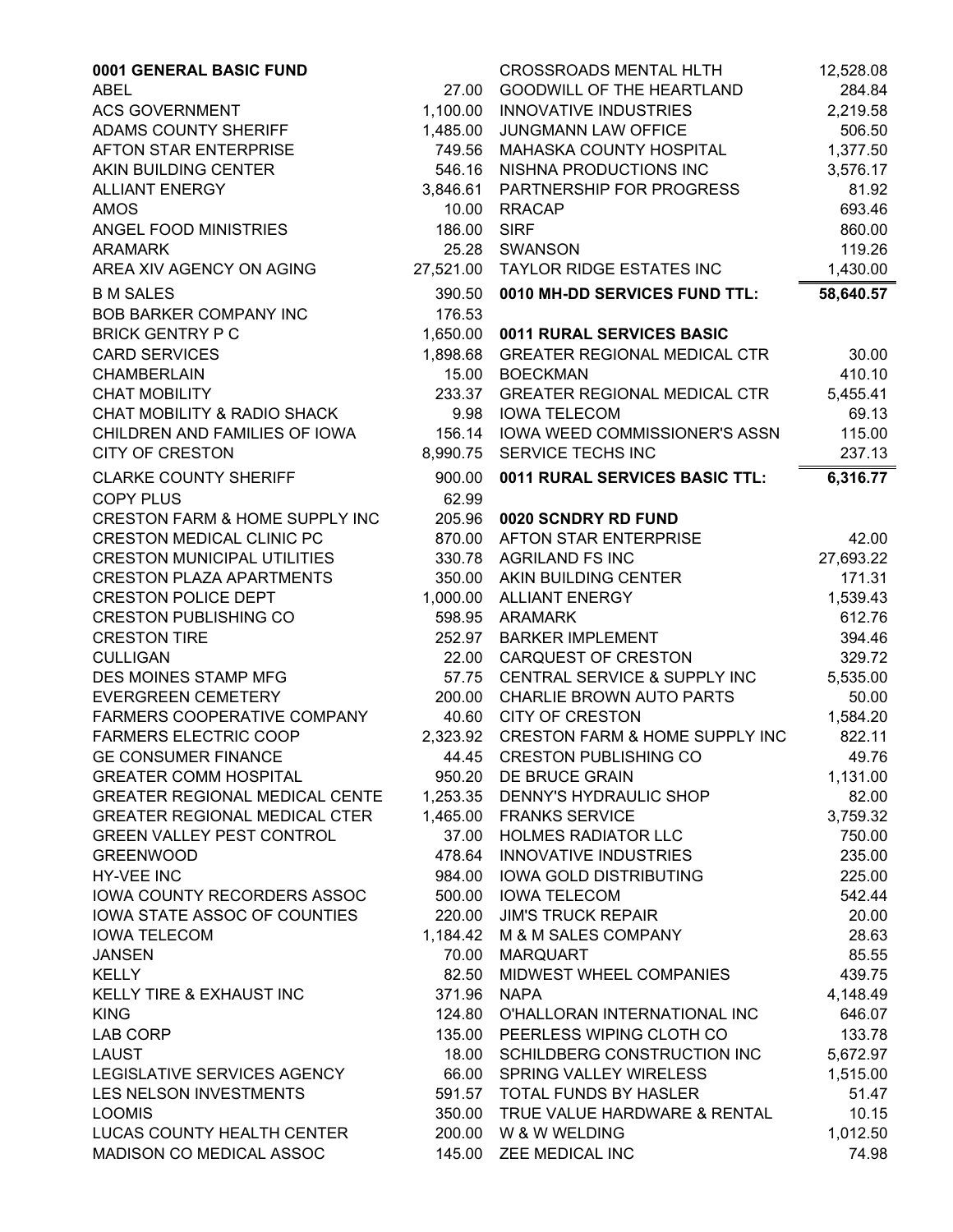| <b>MAFFETT</b>                       | 15.00           | <b>ZIEGLER INC</b>                                          | 3,243.33       |
|--------------------------------------|-----------------|-------------------------------------------------------------|----------------|
| <b>MASTER CARD/ISSB</b>              | 629.21          | 0020 SCNDRY ROAD FUND TTL:                                  | 62,631.40      |
| <b>MATT PARROTT AND SONS</b>         | 129.51          |                                                             |                |
| <b>MAXIMUS INC</b>                   | 1,886.50        | <b>1520 CNTY CAP PROJ BND FUND</b>                          |                |
| <b>MC NAUGHT</b>                     | 15.00           | THE SCHNEIDER CORPORATION                                   | 64,682.33      |
| <b>MEDICAP PHARMACY</b>              | 183.40          | <b>1520 CNTY CAP PROJ BND FUND TTL:</b>                     | 64,682.33      |
| MEYER LABORATORY INC                 | 323.00          |                                                             |                |
| MUFFLERS PLUS-QUIK LUBE              | 134.05          | <b>1530 LITIGATION BOND FUND</b>                            |                |
| <b>NAPA</b>                          | 224.77          | AHLERS COONEY DORWEILER HAYN                                | 1,210.40       |
| OFFICE MACHINES COMPANY INC          | 830.94          | AMERICAN GOVERNMENT FINANCIAL                               | 21,502.50      |
| <b>OLSON</b>                         | 18.91           | <b>1530 LITIGATION BOND FUND TOTAL:</b>                     | 22,712.90      |
| <b>PIEL</b>                          | 3.53            |                                                             |                |
| PITNEY BOWES INC                     | 117.69          | <b>1540 CAPTL PRJCTS RDS&amp;BRIDGES</b>                    |                |
| POKORNY BP & AUTOMOTIVE SERVIC       | 328.01          | <b>GARDEN &amp; ASSOCIATES</b>                              | 15,986.67      |
| SERVICE TECHS INC                    | 76.99           | <b>1540 CAPTL PRJCTS RDS&amp;BRDG TTL:</b>                  | 15,986.67      |
| <b>SHOUGH</b>                        | 190.00          |                                                             |                |
| <b>SHRED-IT DES MOINES</b>           | 81.70           | <b>4000 EMGNCY MNGMNT FUND</b>                              |                |
| SOUTHERN IA RURAL WATER              | 30.75           | <b>ALLIANT ENERGY</b>                                       | 300.00         |
| <b>STALCUP</b>                       | 15.00           | <b>CITY OF CRESTON</b>                                      | 1,338.08       |
| SUPREME CLEANERS                     | 71.75           | <b>DUCKWORTH</b>                                            | 89.29          |
| <b>SUTTON</b>                        | 66.75           | <b>IOWA STATE SAVINGS BANK</b>                              | 69.49          |
| <b>THATCHER</b>                      | 194.70          | <b>IOWA TELECOM</b>                                         | 138.13         |
| TRUE VALUE HARDWARE & RENTAL         | 18.99           | RACOM CORPORATION                                           | 328.80         |
| UNION CO LEC FUND                    | 3,552.54        | <b>4000 EMRGNCY MNGMNT FND TTL:</b>                         | 2,263.79       |
| <b>UNION COUNTY ENGINEER</b>         | 494.97          |                                                             |                |
| <b>UNION COUNTY SHERIFF</b>          | 500.00          | <b>4100 CNTY ASSESMNT EXP</b>                               |                |
| US POST OFFICE<br>W & W WELDING      | 44.00<br>203.70 | <b>CREDIT BUREAU-ATLANTIC</b><br><b>GE CONSUMER FINANCE</b> | 50.00<br>19.60 |
| <b>WASTE MGMT OF CRESTON</b>         | 333.01          | <b>HANER</b>                                                | 47.92          |
| <b>WELLS FARGO HOME MORTGAGE</b>     | 350.00          | HARLAND TECHNOLOGY SERVICES                                 | 301.00         |
| 0001 GENERAL BASIC FUND TTL:         | 76,569.74       | IA STATE ASSOC OF ASSESSORS                                 | 600.00         |
|                                      |                 | <b>IOWA TELECOM</b>                                         | 113.00         |
| 0002 GENERAL SUPPLEMENTAL            |                 | LEGISLATIVE SERVICES AGENCY                                 | 26.00          |
| <b>HERR</b>                          |                 | 82.50 M & M SALES COMPANY                                   | 92.00          |
| IA WORKFORCE DEVELOPMENT             | 73.53           | U S CELLULAR                                                | 27.56          |
| MASTERCARD/ISSB (IA ST SAV BAN       | 45.07           | 4100 CNTY ASSESMNT EXP TTL:                                 | 1,277.08       |
| PREMIER ELECTION SOLUTIONS INC       | 450.00          |                                                             |                |
| SUPERTEL INN                         | 100.00          | <b>4800 PROPERTY TAX AGENCY</b>                             |                |
| TYLER INSURANCE SERVICES INC         | 465.00          | IA DEPT AG & LAND STEWARDSHIP                               | 1,308.39       |
| <b>WEST PAYMENT CENTER</b>           | 330.00          | <b>4800 PROPERTY TAX AGENCY TTL:</b>                        | 1,308.39       |
| 0002 GENERAL SUPPLEMENTAL TTL:       | 1,546.10        |                                                             |                |
|                                      |                 | <b>4960 SANITARY LANDFILL</b>                               |                |
| 0003 EMPOWERMENT                     |                 | ADAIR CNTY SANITARY LANDFILL                                | 1,500.00       |
| UNION COUNTY AUDITOR                 | 250.00          | AKIN BUILDING CENTER                                        | 5.95           |
| 0003 EMPOWERMENT TTL:                | 250.00          | A-TEC RECYCLING INC                                         | 250.07         |
|                                      |                 | <b>BARKER IMPLEMENT</b>                                     | 230.91         |
| 0004 LAW ENFORCEMENT CENTER          |                 | <b>BARKER LEMAR &amp; ASSOC INC</b>                         | 2,548.75       |
| <b>ALLIANT ENERGY</b>                | 3,439.97        | <b>BEDFORD TIMES-PRESS</b>                                  | 20.00          |
| <b>ARAMARK</b>                       | 31.72           | <b>BRIAN GAY CONSTRUCTION</b>                               | 32,754.50      |
| <b>COUNSEL OFFICE &amp; DOCUMENT</b> | 47.78           | <b>BRICK GENTRY P C</b>                                     | 1,350.00       |
| <b>CRESTON PUBLISHING CO</b>         | 47.22           | CITY CARTON CO INC                                          | 3,348.00       |
| FIRST COMMUNICATIONS LLC             | 77.75           | <b>CRESTON FARM &amp; HOME SUPPLY INC</b>                   | 12.98          |
| <b>GREEN VALLEY PEST CONTROL</b>     | 30.00           | <b>CRESTON PUBLISHING CO</b>                                | 85.68          |
| ILLOWA COMMUNICATIONS                | 336.00          | <b>IOWA TELECOM</b>                                         | 131.69         |